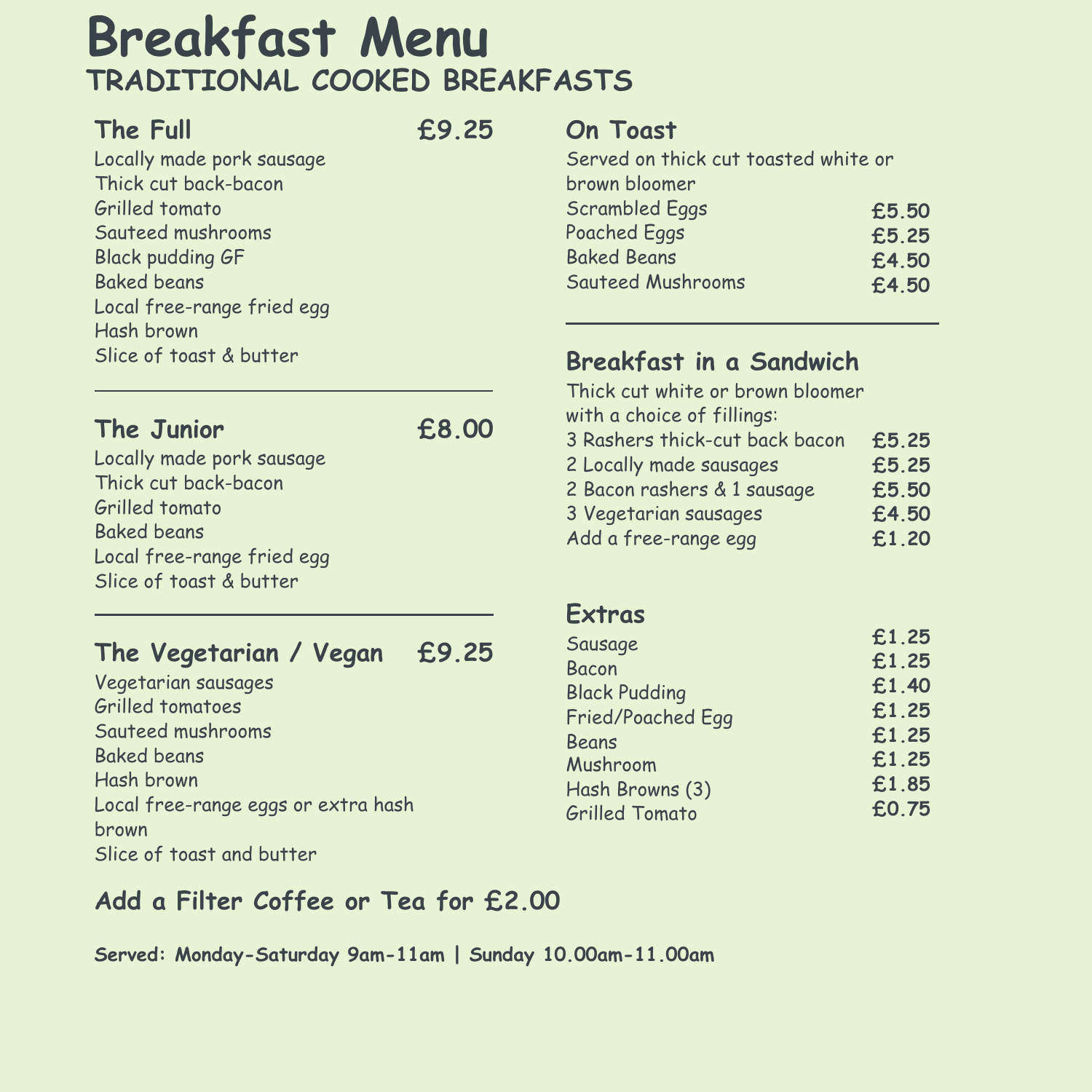# **Lunch Menu**



**£11.95 | £8.75**

**£10.50 | £7.75**



#### **£11.95 | £8.95 Devon Beef braised with Mushrooms and local Ale, topped with a Puff Pastry lid**

Selected meals where shown available in smaller portions for children or customers with smaller appetites

#### **£11.95 | £8.75 Devon Beef Cottage Pie with Peas and Carrots GFF**

**£10.50 | £8.75 Macaroni and West Country Cheese V**

**£11.95 | £8.75 Honey baked Ham,2 Free Range Eggs and Chips GFF**



### **Battered Fillet of Cod in a Devon Cider Batter with Chips, peas & freshly made Tartar Sauce GFF**

**GFF Gluten Free Friendly** - No Gluten containing ingredients. **V Vegetarian** Please ask staff for details. Available: Monday-Saturday 11.30am-4pm Sunday 11.30am-2pm

**Beef Lasagne and Garlic Bread**

#### **Sausage & Mash with Red Wine Onion Gravy and Peas GFF**

All the above come with a choice of chipped or mashed potatoes, with peas. Alternatively you can have a side salad and coleslaw.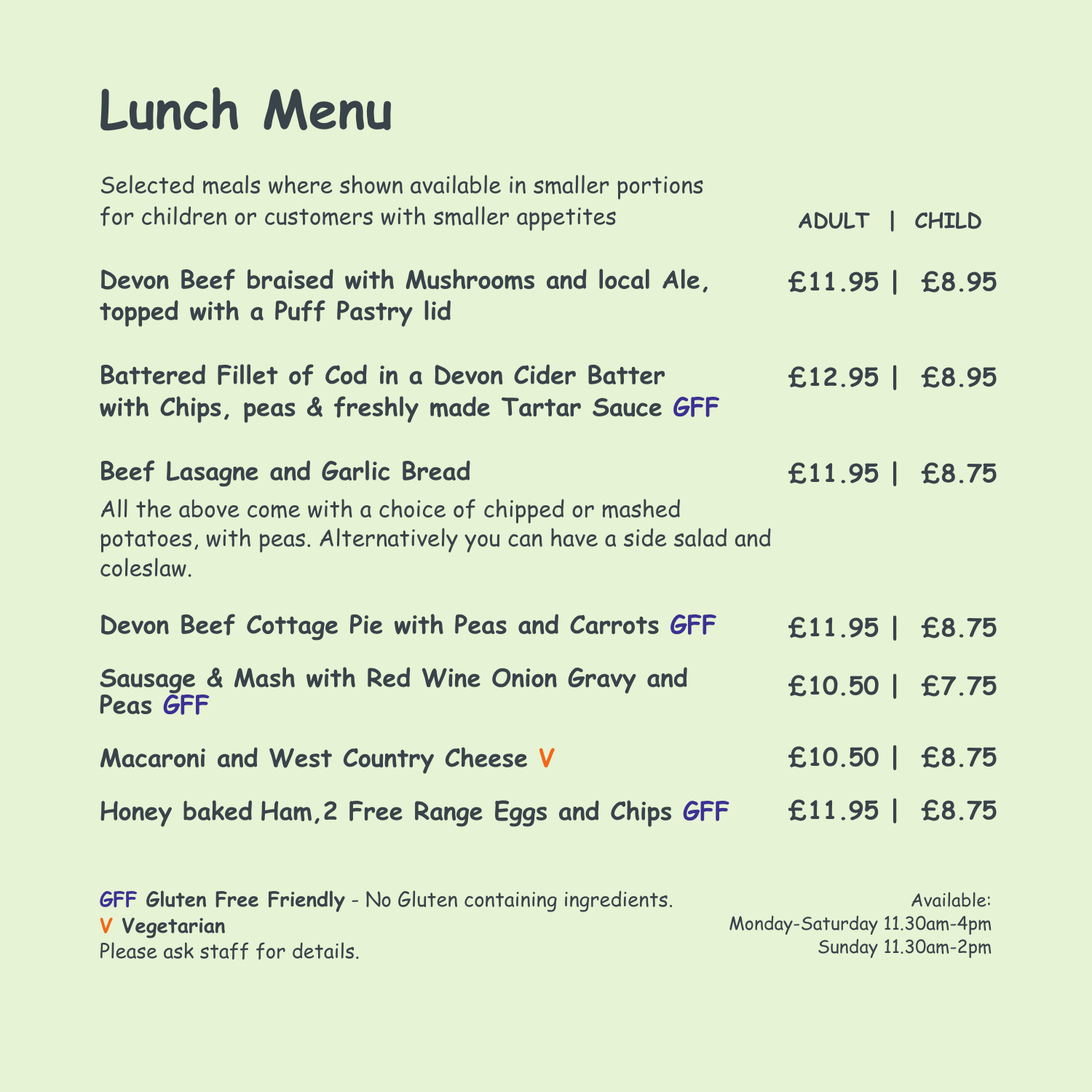# **Baked Jacket Potato**

**Locally sourced jacket potato with a choice of topping, served with a dressed side salad.**

#### u **Plain with Butter (optional) GFF V VG**

u **Baked Beans GFF VG** u **West Country Cheddar GFF V** u **Bean Chilli with Sour Cream (optional) GFF V VG** u **Tuna Mayo GFF** u **Chilli Beef and Sour Cream GFF**



### **Add any extra filling for £1.99** (with the exception of Prawns)

**St.John ' s Jungle Wedges with Coleslaw,relish and a dressed salad GFF V**

> Available: Monday-Saturday 11.30am-4pm Sunday 11.30am-3pm

#### **GFF Gluten Free Friendly** - No Gluten containing ingredients. **V Vegetarian VG Vegan** Please ask staff for details.

**£6.50 | £4.50**





**£7.95**

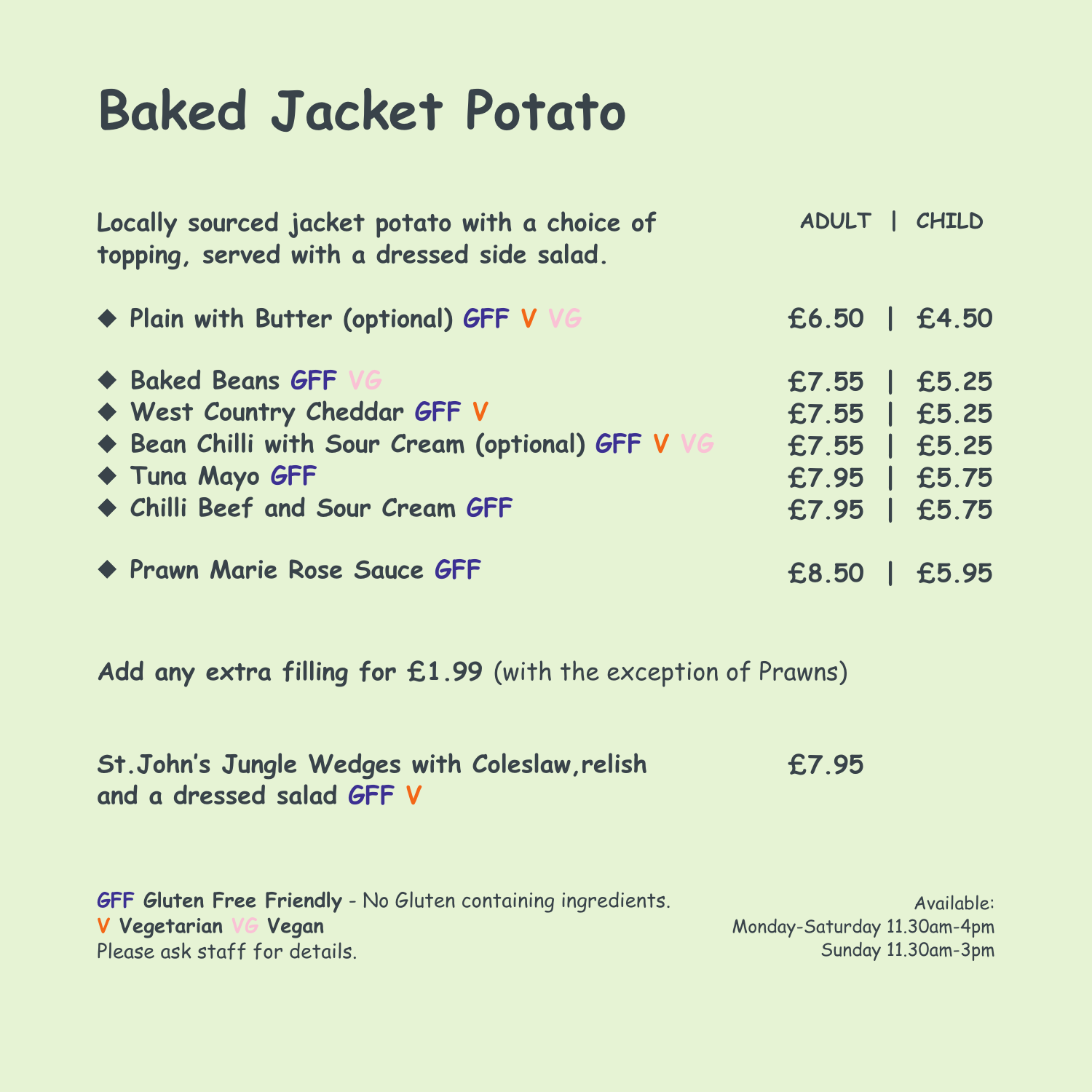# **Toasted Panini**

**£9.40 £9.40 £9.40 £9.40 £9.40**

**Our oval sesame topped Panini comes with a dressed side salad, pot of St.John ' s relish and a small side of chips, mozzarella cheese and one of the following fillings.**

### u **Bacon, Brie and Cranberry** u **Tuna Mayo** u **Tomato, Red Onion and West Country Cheddar V** u **Tomato, Pesto and Feta V** u **Honey Roast Ham & West Country Cheddar**

**Add an extra portion of chips to your Panini for £2.95**

Available: Monday-Saturday 11.30am-4pm Sunday 11.30am-3pm

**GFF Gluten Free Friendly** - No Gluten containing ingredients. **V Vegetarian VG Vegan** Please ask staff for details.

# **Fresh Salad Bar**

**Choose from quiche, ham, mackerel, chicken breast and a selection of freshly prepared salads daily including cous-cous, beetroot, bean salad, tomato, cucumber, red**

#### **onion, grated carrot, lettuce, sweetcorn, potato salad, waldorf salad, pasta salad and coleslaw.**

**£9.75**